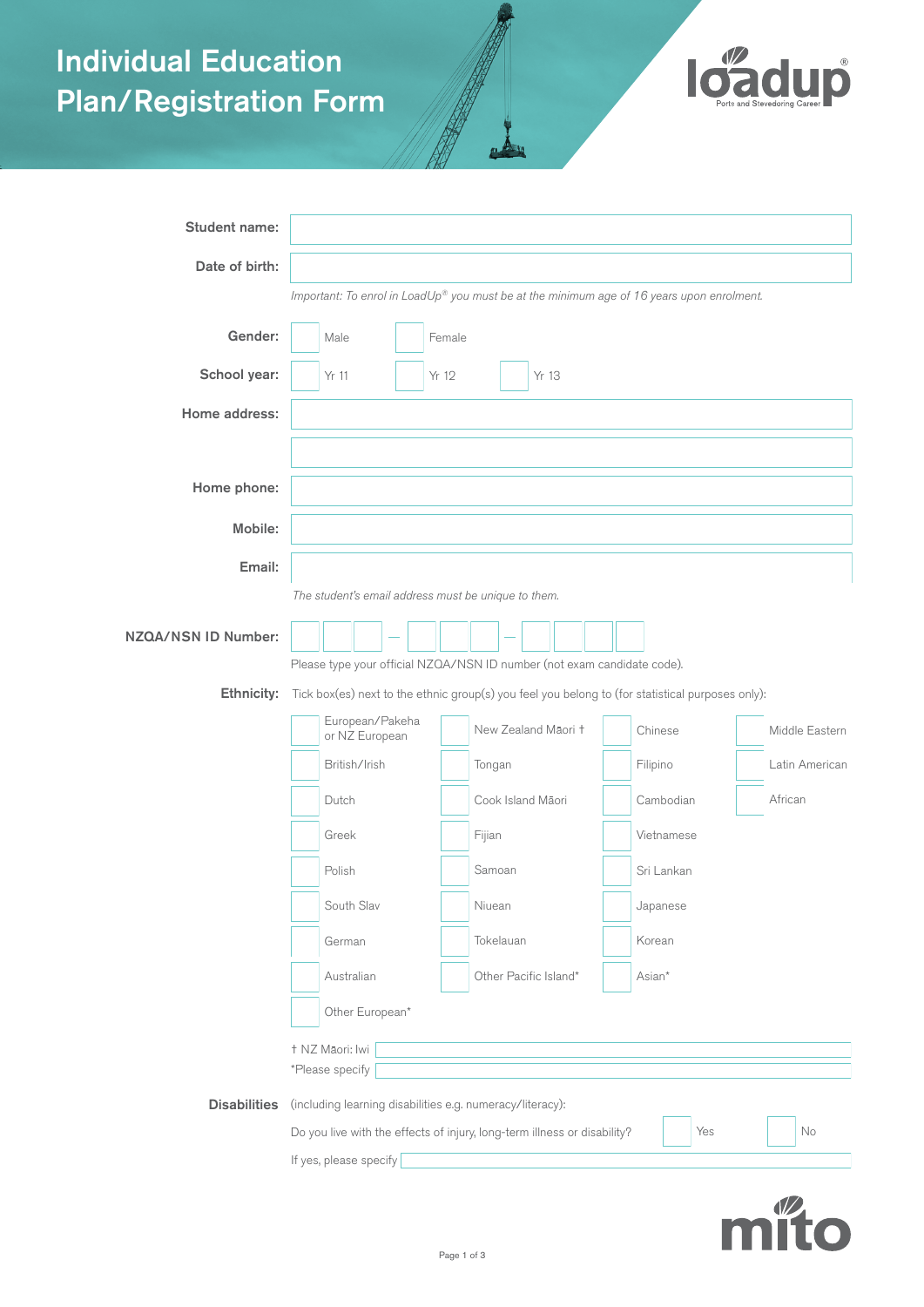### Individual Education Plan/Registration Form



| Name of school:              |                                                                 |        |
|------------------------------|-----------------------------------------------------------------|--------|
| Name of school co-ordinator: |                                                                 |        |
| Email:                       |                                                                 | Phone: |
| Name of workplace:           |                                                                 |        |
|                              | If known at this time. If not, please leave this section blank. |        |
| Workplace address (site):    |                                                                 |        |
|                              |                                                                 |        |
| Workplace address (postal):  |                                                                 |        |
|                              |                                                                 |        |
| Workplace email:             |                                                                 | Phone: |
| <b>Workplace supervisor:</b> |                                                                 |        |

### Privacy statement

The information you are providing will be used for the purpose of enrolling you into and administering your MITO training programme, and for statistical purposes. We will keep your information secure, and will only share it with other parties that are involved in the funding, administration or delivery of your MITO training programme. If any of the information requested is not provided, we will be unable to process your application. Your information will be retained by MITO in accordance with the Privacy Act 2020. You can request a copy of your information at any time and ask for it to be updated. If you have any questions, please contact MITO on 0800 88 21 21.

#### Student declaration

While on work placement I agree to adhere to all health and safety measures, the rules and codes of behaviour of my school and all applicable workplace rules and policies. This includes undertaking random drug testing when required; and a compulsory COVID-19 test.

| Student to sign | Date |  |
|-----------------|------|--|
| Parent to sign  | Date |  |

### LoadUp® programme

| Start date:       |                   | <b>Expected finish date:</b> |                        |
|-------------------|-------------------|------------------------------|------------------------|
| Duration (weeks): |                   |                              |                        |
|                   | Days of placement | Workplace start times        | Workplace finish times |
|                   |                   |                              |                        |
|                   |                   |                              |                        |